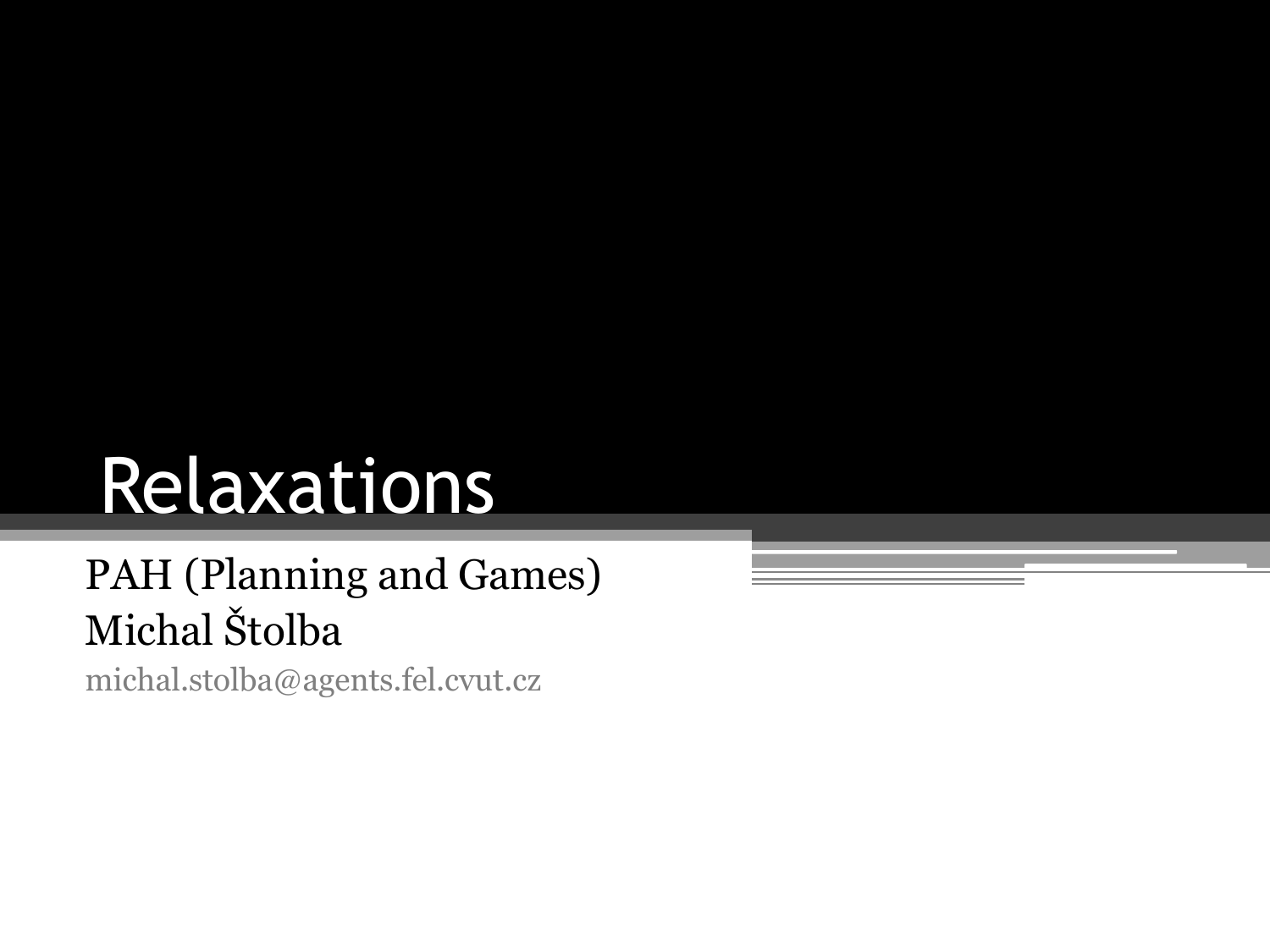### Relaxations

- General approach to computing heuristic estimates
- *Relax* some constraints
	- I.e. Ignore delete effects
- Compute or estimate cost/length of (optimal) *relaxed plan*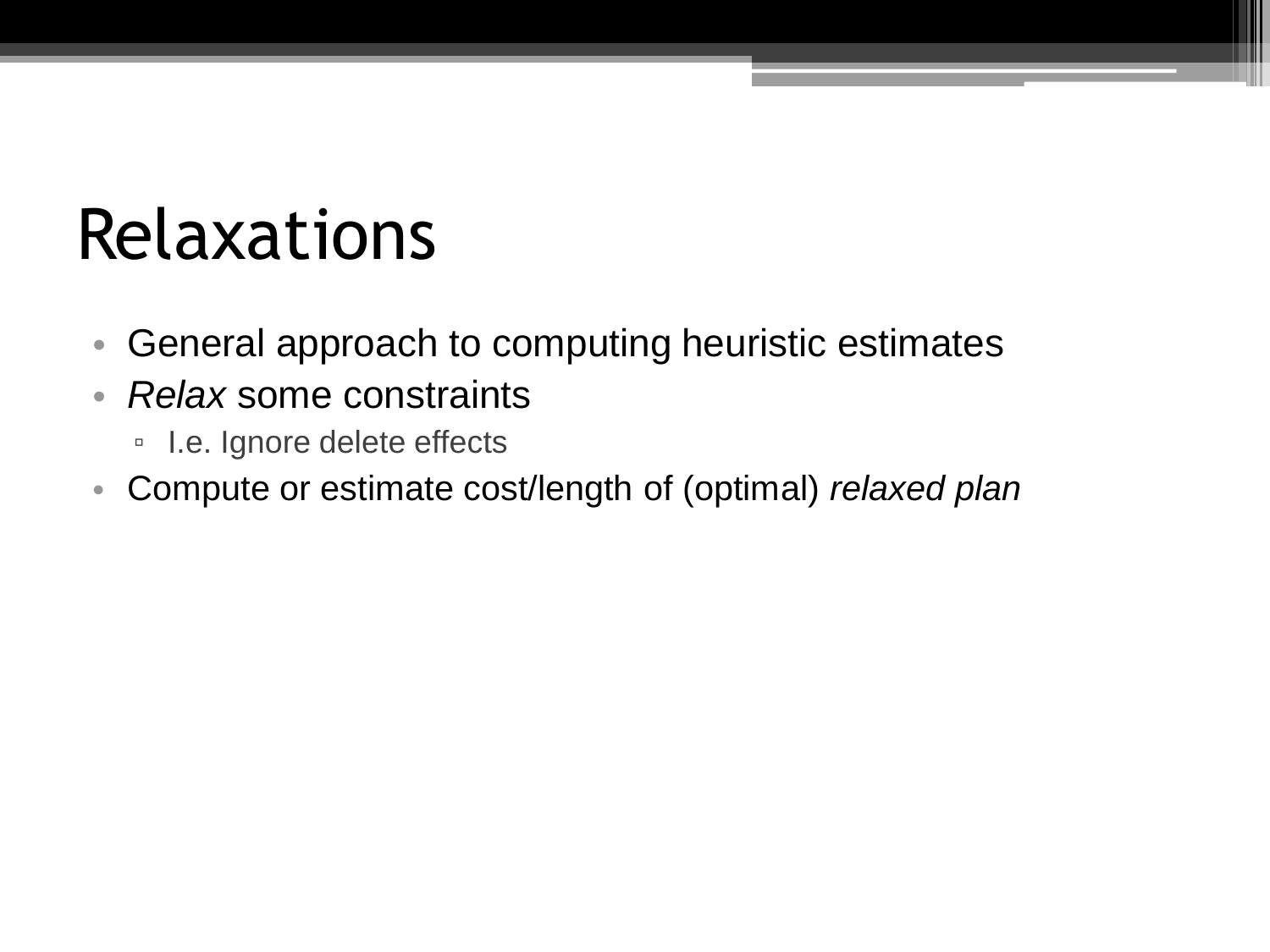#### • Heuristic *h* dominates *h'* when

- 1.  $h \leq h'$  for all states
- 2.  $h \ge h'$  for all states
- *3. h* != *h'* for all states

Answer:

2.  $h \ge h'$  for all states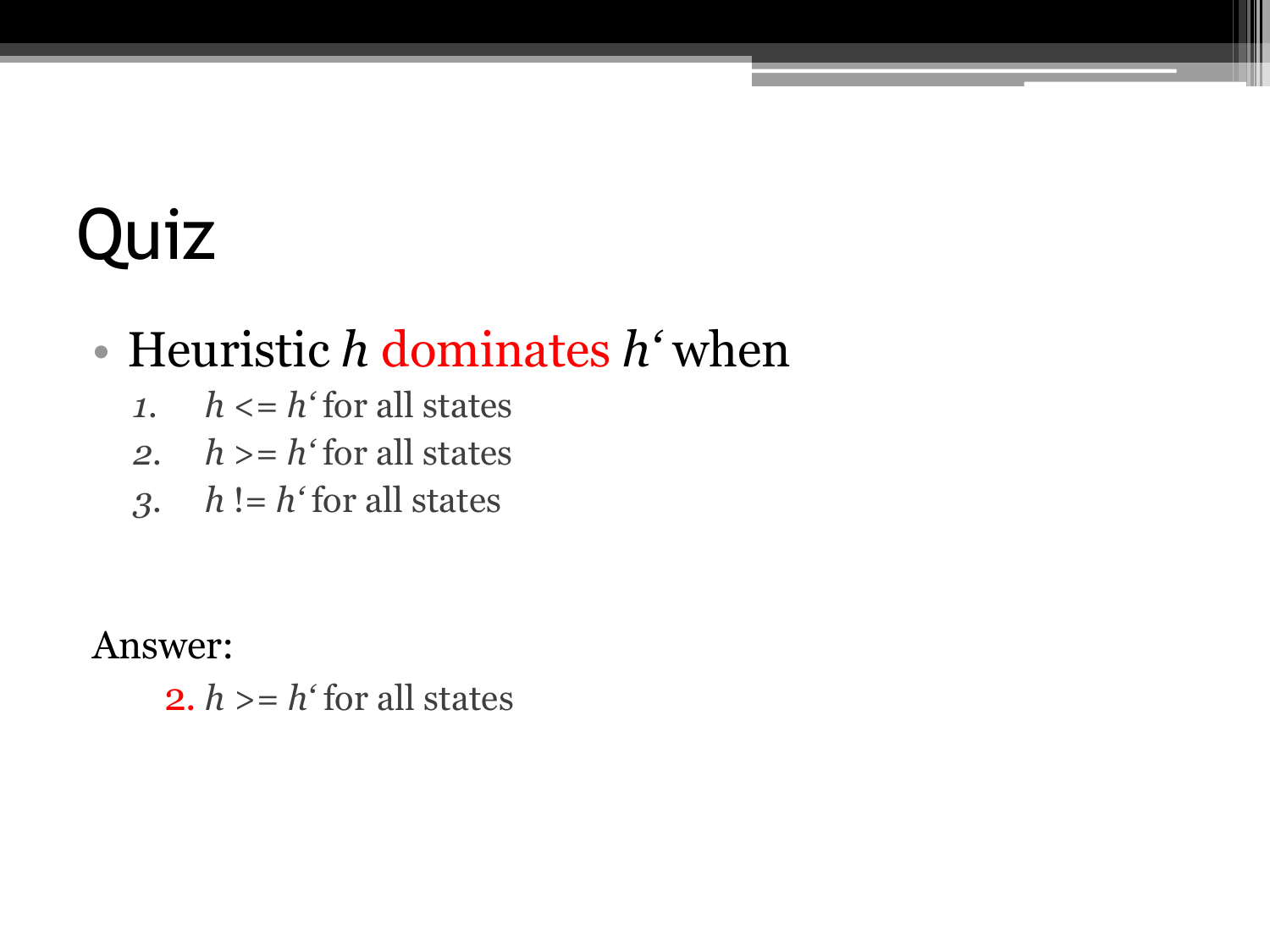- What is the most commonly used relaxation of a STRIPS action *a=<pre(a),add(a),del(a)>*?:
	- *1. a <sup>+</sup>=<*∅,*add(a),del(a)>*
	- *2. a <sup>+</sup>=<pre(a),* ∅ ,*del(a)>*
	- *3. a <sup>+</sup>=<pre(a),add(a),* ∅ *>*

Answer:

 $3. a<sup>+</sup>= *pre(a), add(a), \emptyset*$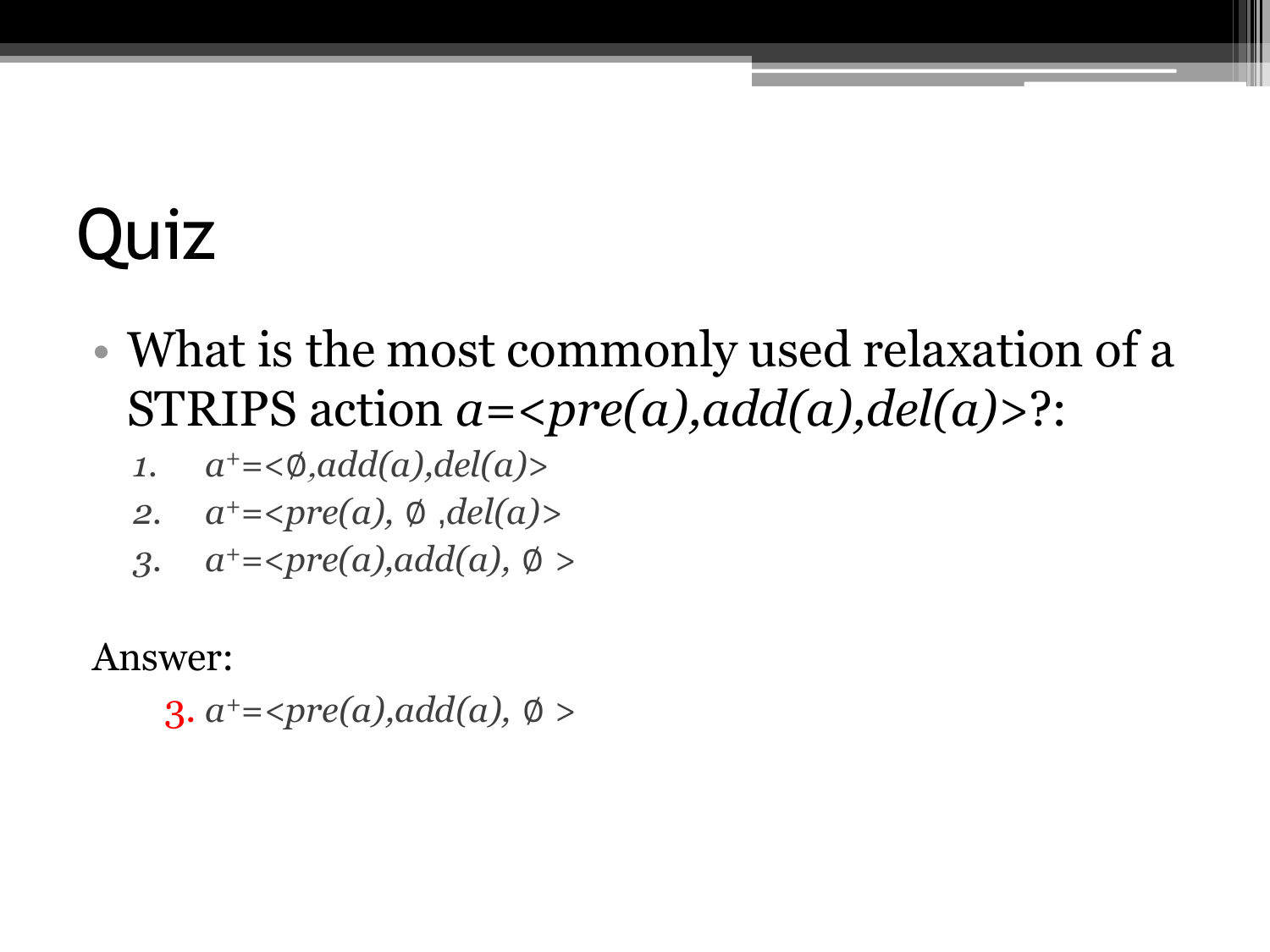

- Relaxed plan for:
	- 1. put-A-on-B, pickup-B, put-B-on-C, put-A-on-B
	- 2. put-A-on-C, pickup-B, put-B-on-C, put-A-on-B
	- 3. pickup-B, put-B-on-C, put-A-on-B

Answer:

1. put-A-on-B, pickup-B, put-B-on-C, put-A-on-B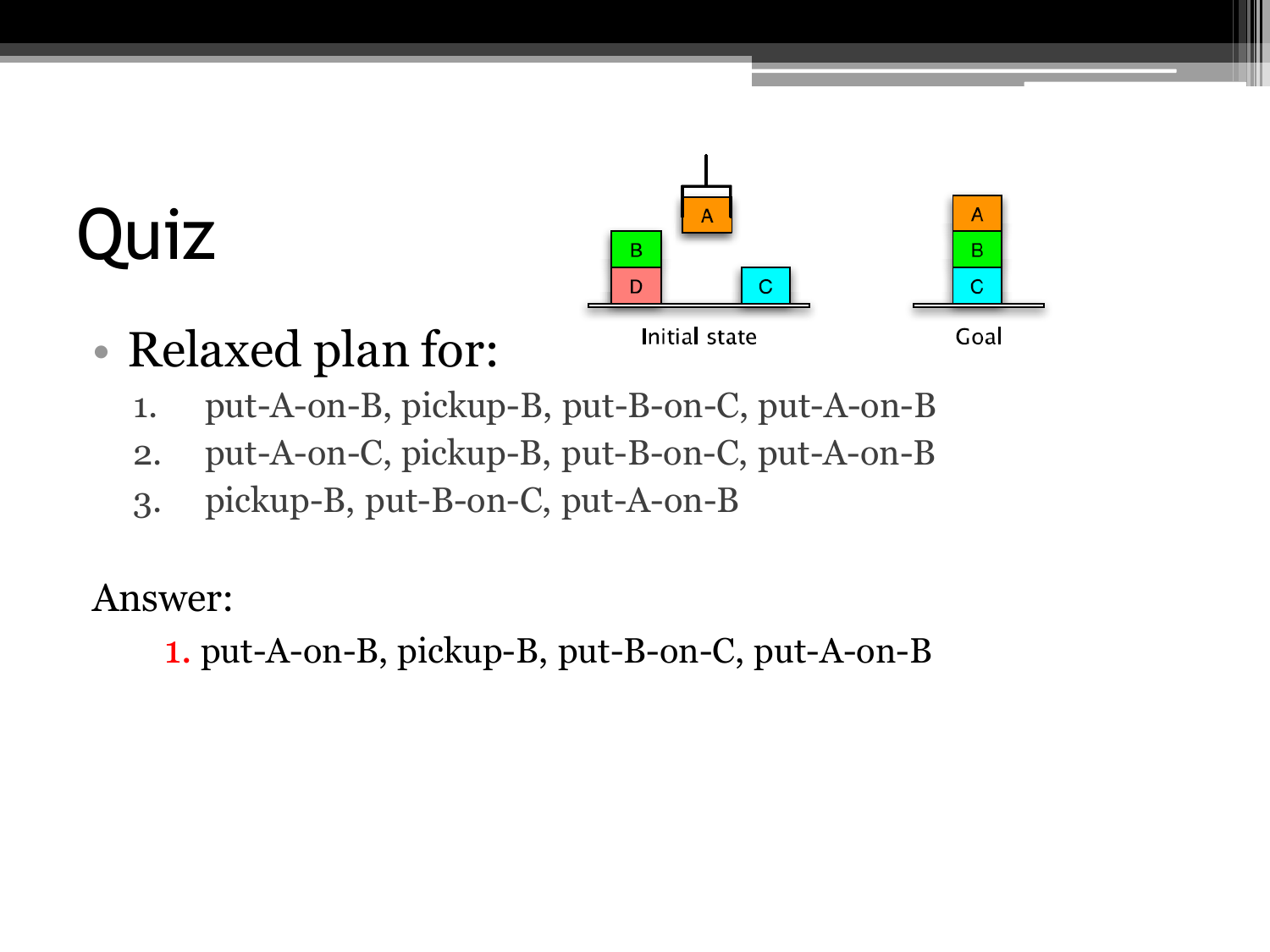

#### • Optimal relaxed plan for:

- 1. 9d, 7l, 7d, 4u, 6r, 6r
- 2. 9d, 7r, 6r, 6r, 4u, 7l, 7l, 7d
- 3. 9d, 8r, 7d, 6r, 6r, 4u, 7l

#### Answer:

3. 9d, 8r, 7d, 6r, 6r, 4u, 7l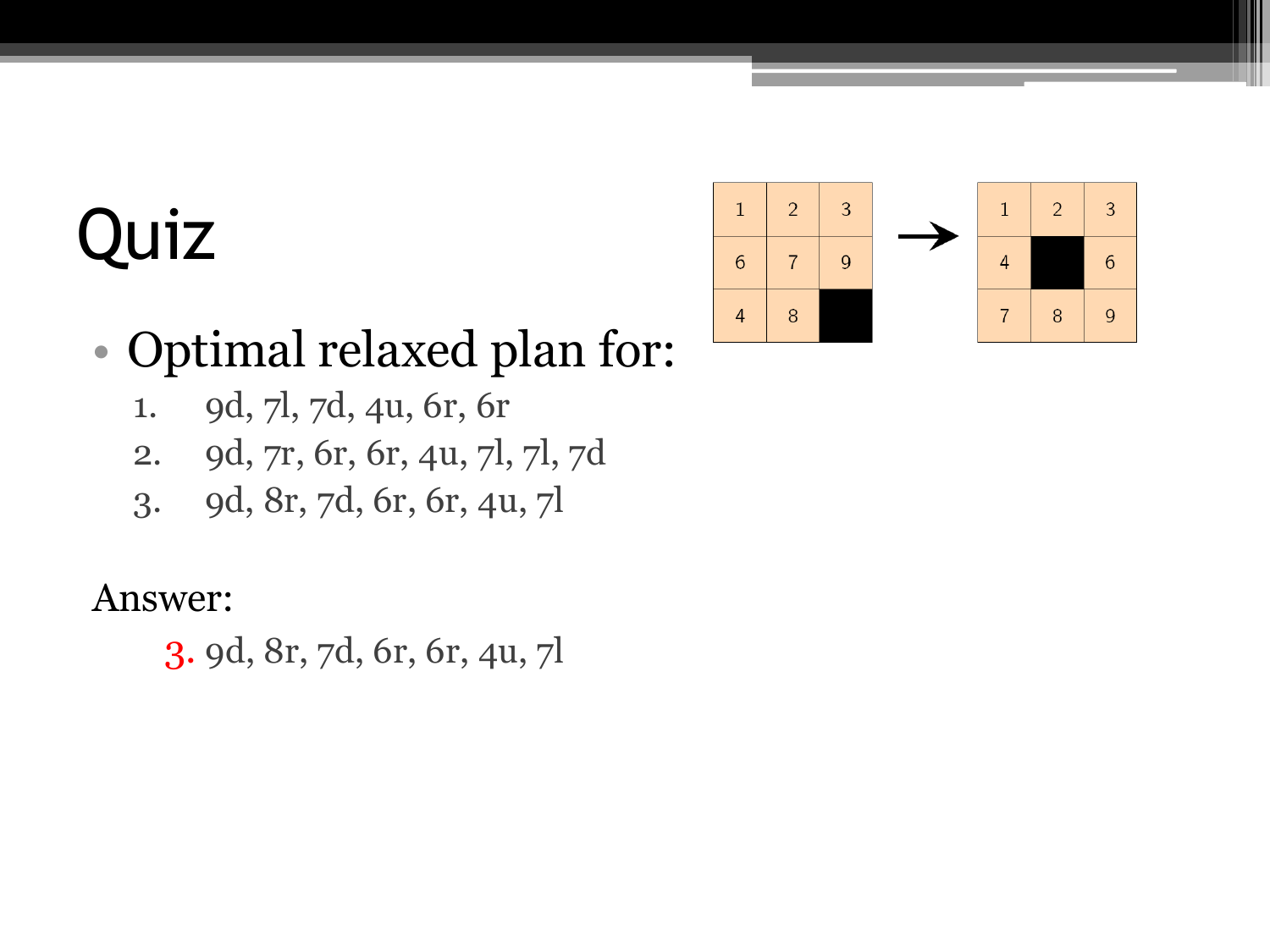#### • What is not true:

- 1. Relaxations of plans are relaxed plans.
- 2. Relaxations are no harder to solve than the original task.
- 3. Optimal relaxed plans may be longer than optimal plans for original tasks.

#### Answer:

3. Optimal relaxed plans may be longer than optimal plans for original tasks.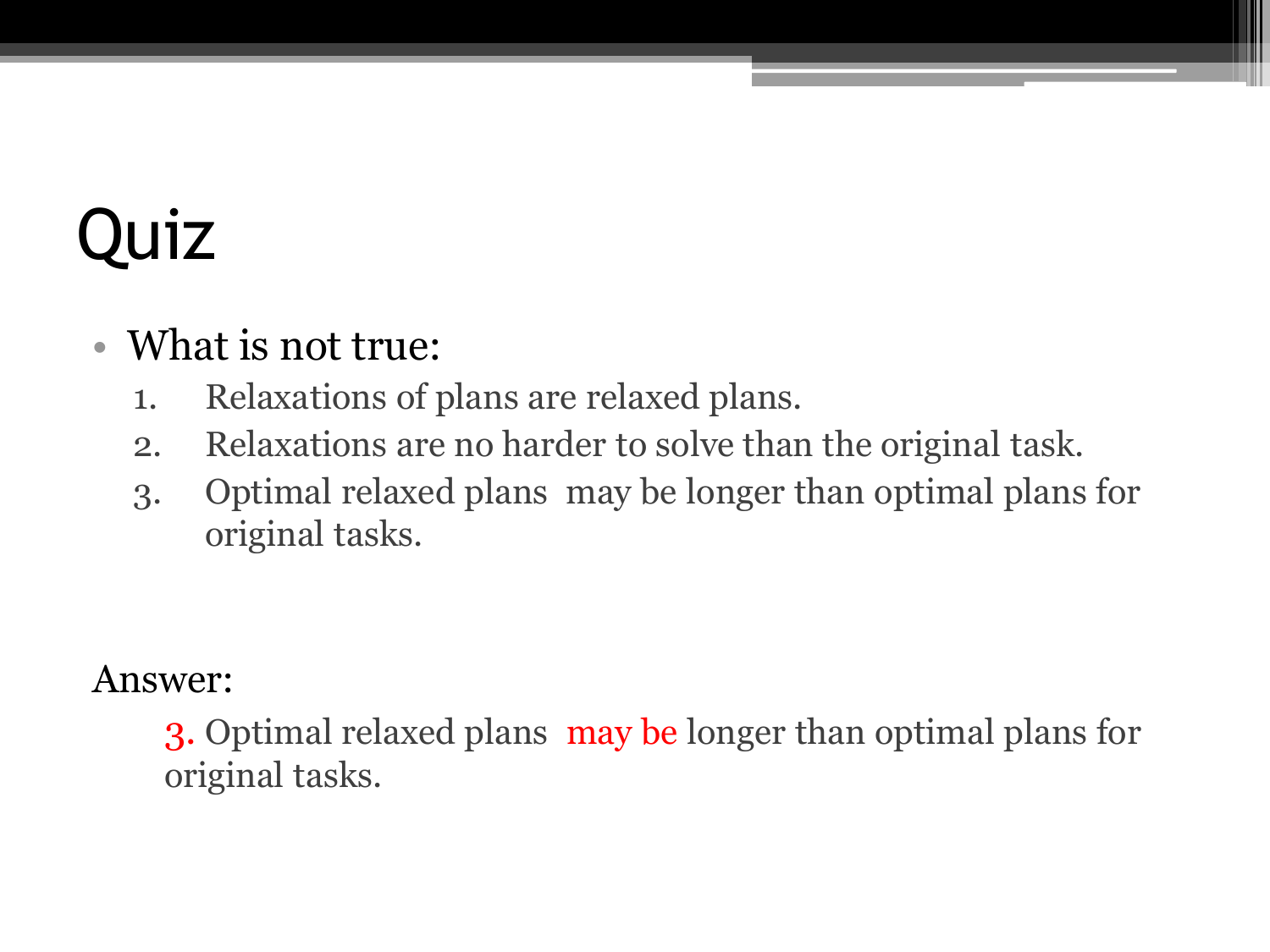### • What heuristic is defined by

- $\Gamma$  *cost(p)* =  $min(cost(a_1),..., cost(a_n))$
- $\Gamma$  *cost(a)* =  $max(cost(p_1),..., cost(p_n))$ :
- 1.  $h_{\text{max}}$
- 2.  $h_{add}$
- $3.$  h<sub>STRIPS</sub>

#### Answer:

1.  $h_{max}$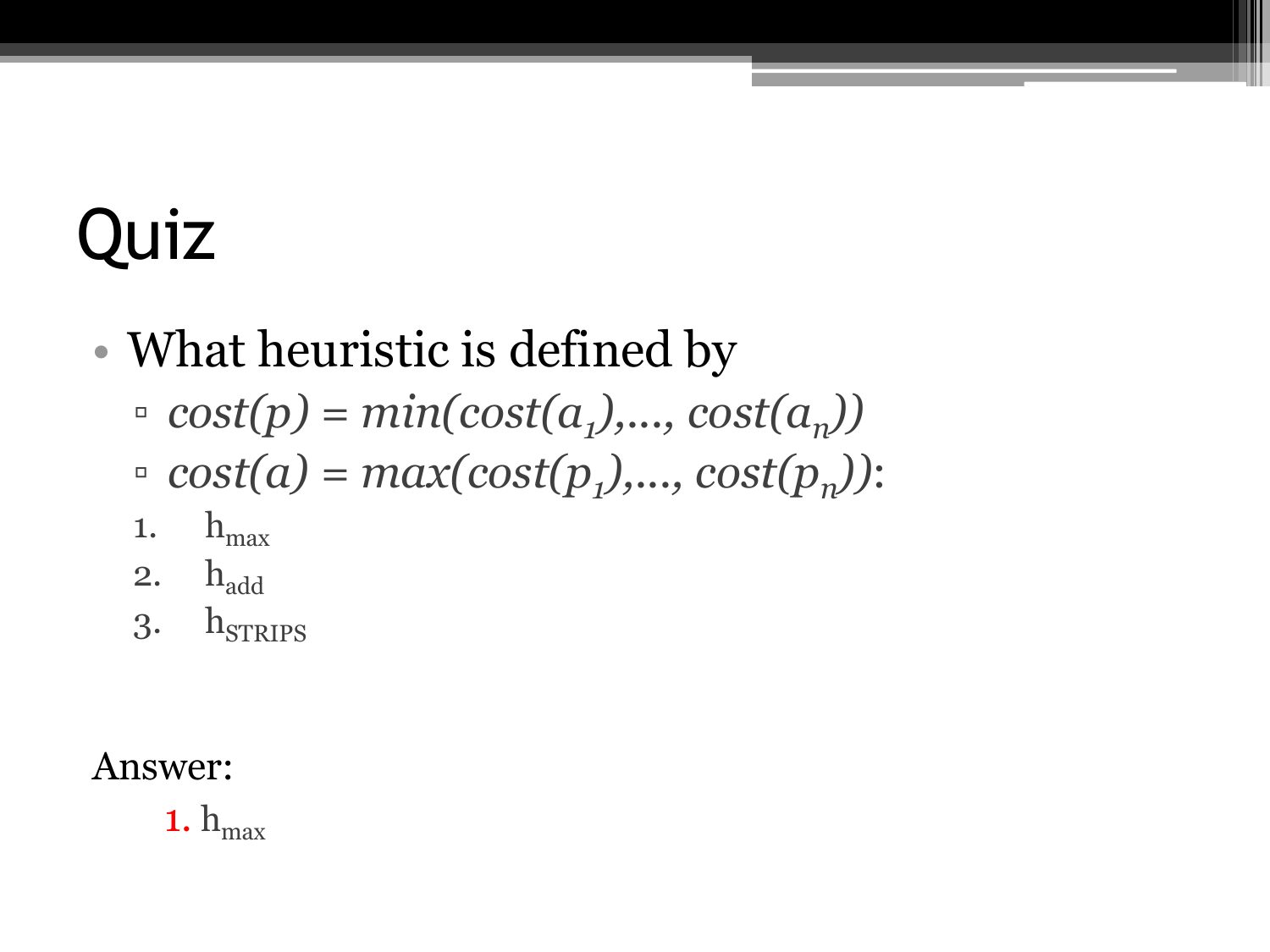#### • For hadd is not true.

- 1. Assumes independence of facts.
- 2. All facts are assumed to be achieved by the cheapest action.
- 3. Is admissible.

Answer:

3. Is not admissible.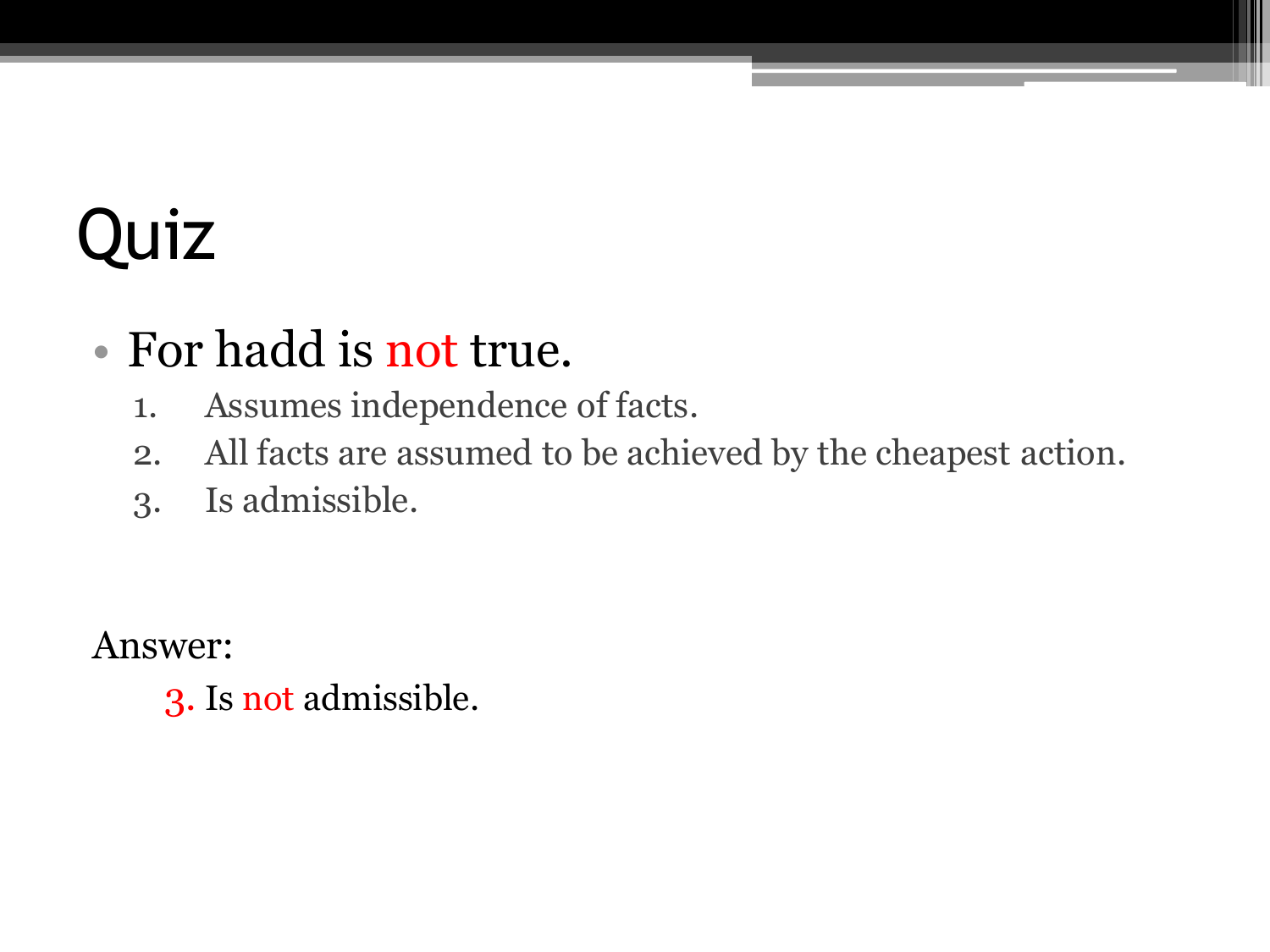#### • Which heuristic is typically the most informative?:

- 1.  $h_{max}$
- 2. h<sub>add</sub>
- $3.$  h<sub>STRIPS</sub>

#### Answer:

1. h<sub>add</sub>